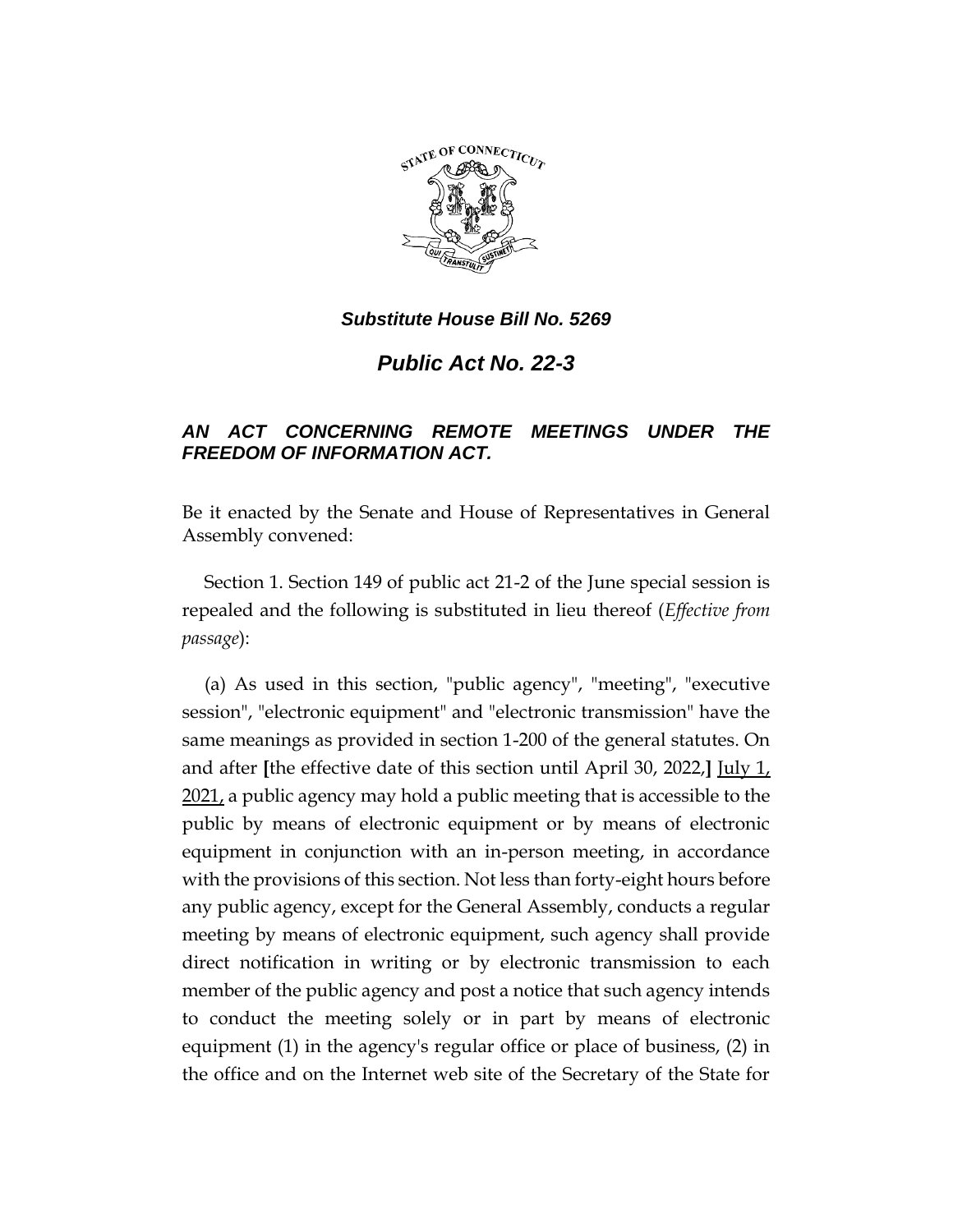any such public agency of the state or quasi-public agency, in the office of the clerk of such subdivision for any public agency of a political subdivision of the state that is not a quasi-public agency, or in the office of the clerk of each municipal member of any multitown district or agency, and (3) if the agency has an Internet web site, on such Internet web site. Not less than twenty-four hours prior to any such meeting, such agency shall post the agenda for any such meeting in the same manner as the notice of the meeting in accordance with subdivisions (1) to (3), inclusive, of this subsection. Such notice and agenda shall include instructions for the public, to attend and provide comment or otherwise participate in the meeting, by means of electronic equipment or in person, as applicable and permitted by law. Any such notice and agenda shall be posted in accordance with the provisions of section 1-225 of the general statutes.

(b) Any public agency that conducts a meeting, other than an executive session or special meeting, as described in this section, solely by means of electronic equipment, shall (1) provide any member of the public (A) upon a written request submitted not less than twenty-four hours prior to such meeting, with a physical location and any electronic equipment necessary to attend such meeting in real-time, and (B) the same opportunities to provide comment or testimony and otherwise participate in such meeting that such member of the public would be accorded if such meeting were held in person, except that a public agency is not required to adjourn or postpone a meeting if a member of the public loses the ability to participate because of an interruption, failure or degradation of such person's connection to the meeting by electronic equipment; (2) ensure that such meeting is recorded or transcribed, excluding any portion of the meeting that is an executive session, and such transcription or recording is posted on the agency's Internet web site and made available to the public to view, listen to and copy in the agency's office or regular place of business not later than seven days after the meeting and for not less than forty-five days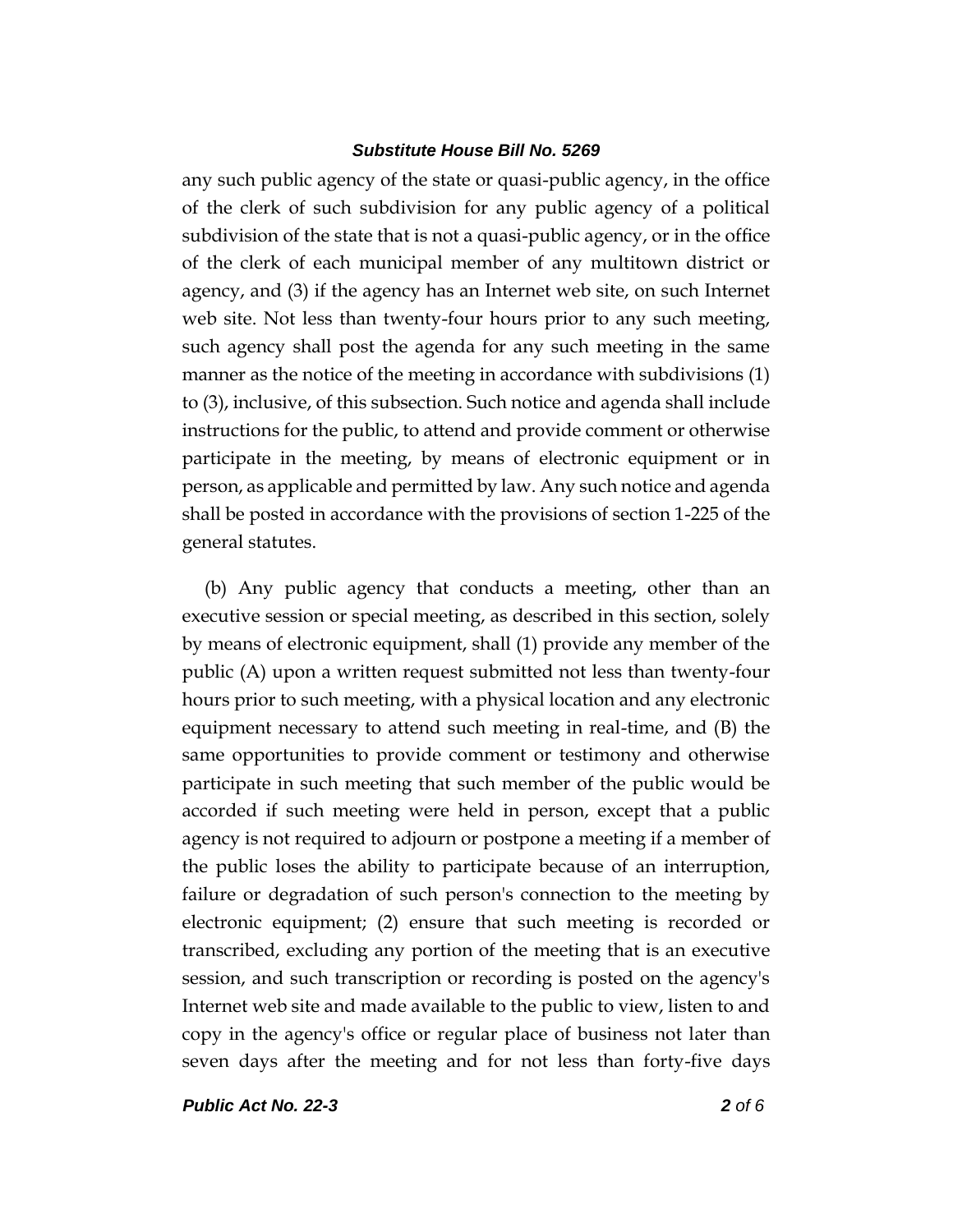thereafter; and (3) if a quorum of the members of a public agency attend a meeting by means of electronic equipment from the same physical location, permit members of the public to attend such meeting in such physical location. Any public agency that conducts a meeting shall provide members of the public agency the opportunity to participate by means of electronic equipment, except that a public agency is not required to adjourn or postpone a meeting if a member loses the ability to participate because of an interruption, failure or degradation of that member's connection by electronic equipment, unless the member's participation is necessary to form a quorum.

(c) Any public agency other than the General Assembly that conducts a special meeting shall include in the notice of such meeting whether the meeting will be conducted solely or in part by means of electronic equipment and, not less than twenty-four hours prior to such meeting, shall post such notice and an agenda of the meeting in accordance with the provisions of subsection (d) of section 1-225 of the general statutes. If such special meeting is to be conducted by means of electronic equipment, such notice and agenda shall include instructions for the public, by means of electronic equipment or in person, to attend and provide comment or otherwise participate in the meeting, as applicable and permitted by law.

(d) Any vote taken at a meeting during which any member participates by means of electronic equipment shall be taken by roll call, unless the vote is unanimous. The minutes of the meeting shall record a list of members that attended such meeting in person and a list of members that attended such meeting by means of electronic equipment.

(e) Any member of a public agency or the public who participates orally in a meeting of a public agency conducted by means of electronic equipment shall make a good faith effort to state such member's name and title, if applicable, at the outset of each occasion that such member participates orally during an uninterrupted dialogue or series of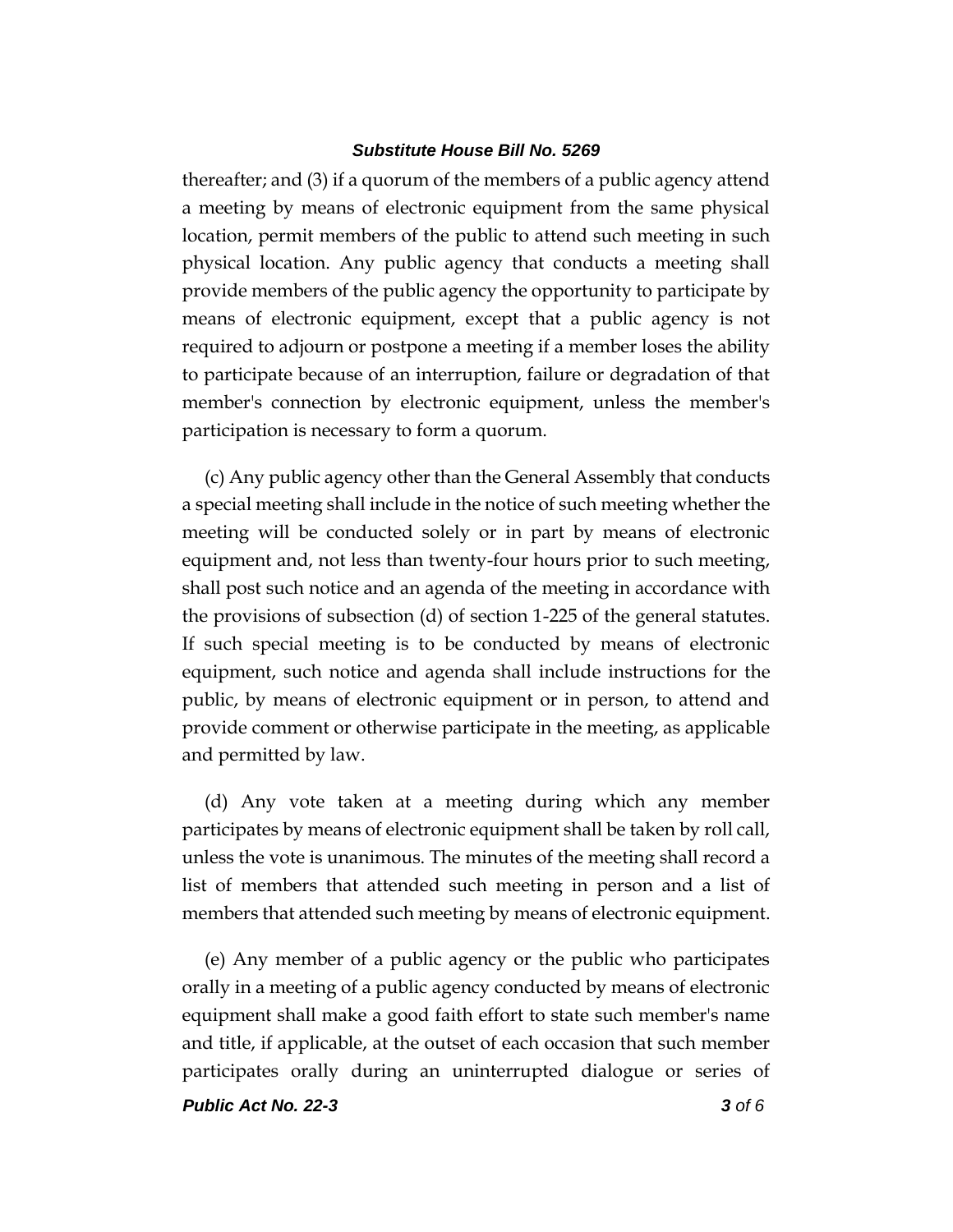questions and answers.

(f) Whenever a meeting being conducted by means of electronic equipment is interrupted by the failure, disconnection or, in the chairperson's determination, unacceptable degradation of the electronic means of conducting a meeting, or if a member necessary to form a quorum loses the ability to participate because of the interruption, failure or degradation of such member's connection by electronic equipment, the public agency may, not less than thirty minutes and not more than two hours from the time of the interruption or the chairperson's determination, resume the meeting (1) in person, if a quorum is present in person, or (2) if a quorum is restored by means of electronic equipment, solely or in part by such electronic equipment. In each case of resumption of such meeting, electronic access shall be restored to the public if such capability has been restored. The public agency shall, if practicable, post a notification on its Internet web site and inform attendees by electronic transmission of the expected time of resumption or of the adjournment or postponement of the meeting, as applicable, and may announce at the beginning of any meeting what preplanned procedures are in place for resumption of a meeting in the event of an interruption as described in this subsection.

(g) Nothing in this section shall be construed to require a public agency to offer members of the public who attend a meeting by means of electronic equipment the opportunity for public comment, testimony or other participation if the provision of such opportunity is not required by law for members of the public who attend such a meeting in person.

Sec. 2. Subsection (a) of section 10-51 of the 2022 supplement to the general statutes is repealed and the following is substituted in lieu thereof (*Effective October 1, 2022*):

(a) The fiscal year of a regional school district shall be July first to June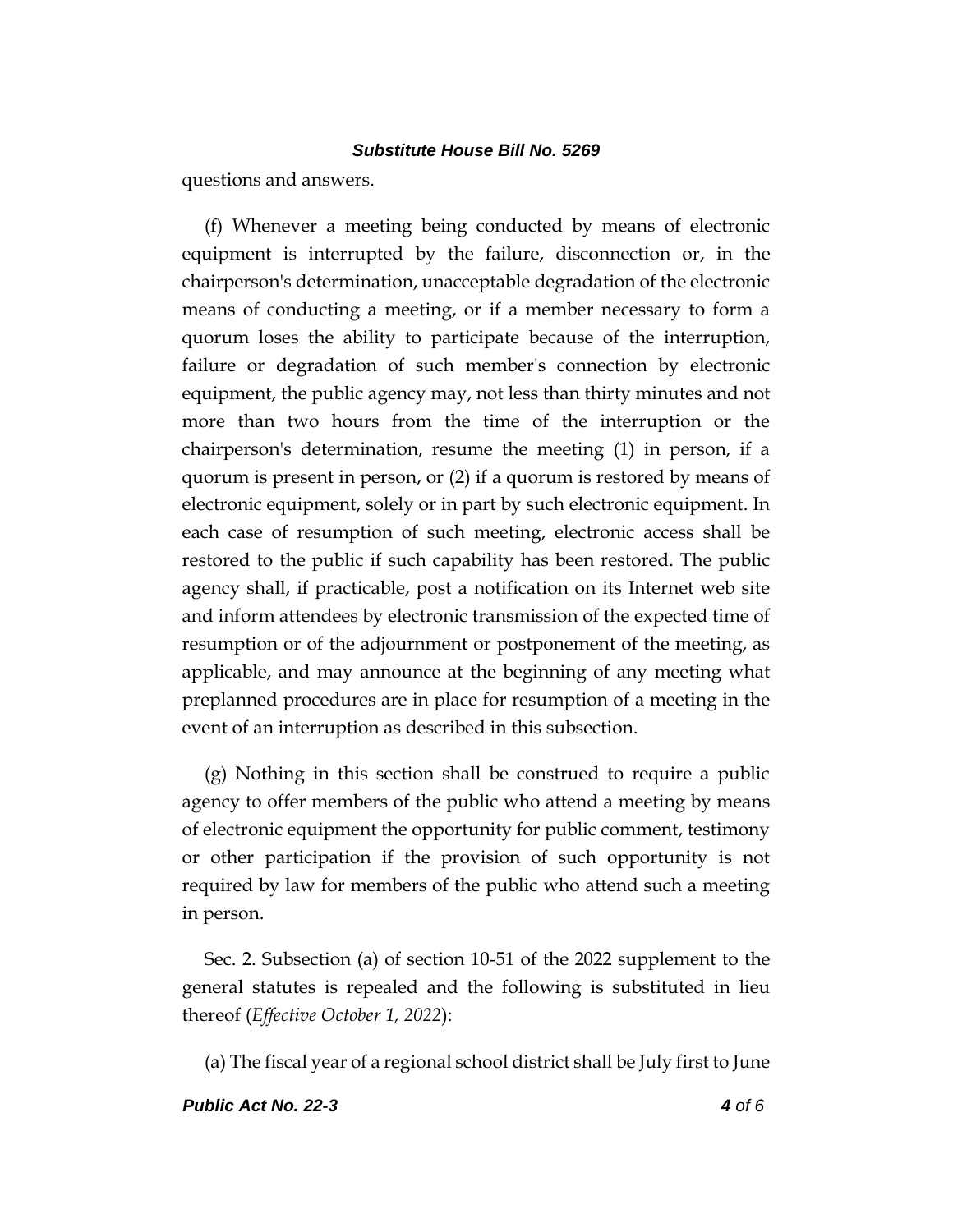thirtieth. Except as otherwise provided in this subsection, not less than two weeks before the annual meeting held pursuant to section 10-47, the board shall hold a public district meeting to present a proposed budget for the next fiscal year. Any public district meeting held pursuant to this section may be accessible to the public by means of electronic equipment or by means of electronic equipment in conjunction with an in-person meeting, in accordance with the provisions of section 149 of public act 21-2 of the June special session, as amended by this act. Any person may recommend the inclusion or deletion of expenditures at such time. After the public hearing, the board shall prepare an annual budget for the next fiscal year, make available on request copies thereof and deliver a reasonable number to the town clerk of each of the towns in the district at least five days before the annual meeting. At the annual meeting on the first Monday in May, the board shall present a budget which includes a statement of (1) estimated receipts and expenditures for the next fiscal year, (2) estimated receipts and expenditures for the current fiscal year, (3) estimated surplus or deficit in operating funds at the end of the current fiscal year, (4) bonded or other debt, (5) estimated per pupil expenditure for the current and for the next fiscal year, and (6) such other information as is necessary in the opinion of the board. Persons present and eligible to vote under section 7-6 may accept or reject the proposed budget except as provided below. No person who is eligible to vote in more than one town in the regional school district is eligible to cast more than one vote on any issue considered at a regional school district meeting or referendum held pursuant to this section. Any person who violates this section by fraudulently casting more than one vote or ballot per issue shall be fined not more than three thousand five hundred dollars and shall be imprisoned not more than two years and shall be disenfranchised. The regional board of education may, in the call to the meeting, designate that the vote on the motion to adopt the budget shall be by paper ballots at the district meeting held on the budget or by a "yes" or "no" vote on the voting tabulators in each of the member towns on the day following the district meeting. If submitted

*Public Act No. 22-3 5 of 6*